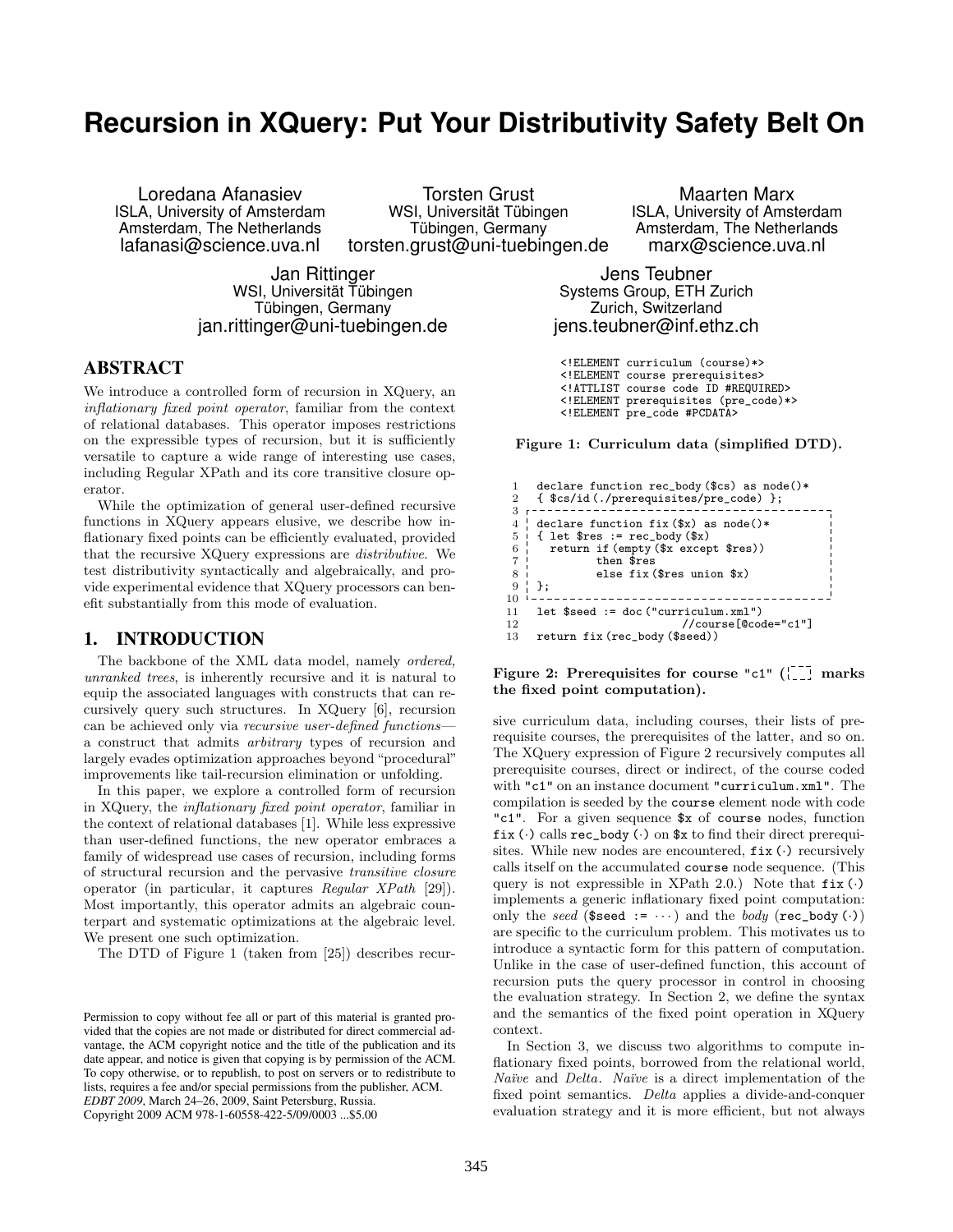correct in the settings of XQuery. Provided that the body of the recursion exhibits a distributivity property, Delta can be safely applied to implement the fixed point computation. In Section 4, we define this property and we show its benefits in terms of correctness of Delta and in terms of the relation between the transitive closure and inflationary fixed point operators in the context of XQuery.

Distributivity can be efficiently tested on a syntactical level—a non-invasive approach that can easily be realized on top of existing XQuery processors. In Section 5, we present a syntactic fragment of XQuery that guarantees distributivity. Further, if we adopt a relational view of the XQuery semantics (as in [16, 17]), distributivity can be elegantly and uniformly tested on the familiar algebraic level. In Section 6, we present the algebraic counterpart of the inflationary fixed point operator on top of a relational algebra and we show how to test distributivity. We implement this approach in MonetDB/XQuery [7], an open-source XQuery processor.

Compliance with the restriction that distributivity imposes on fixed point expressions is rewarded by significant query runtime savings. In Section 7, we illustrate the effect for the XQuery processors MonetDB/XQuery and Saxon [22]. Though we mainly speak about fixed point computation in this work, we expect similar performance advantages if an XQuery processor takes distributivity as an indication to allow parallel processing of XQuery (sub)expressions.

In Section 8, we stop by related work on recursion on the XQuery as well as the relational side of the fence, and finally wrap up in Section 9.

# 2. DEFINING THE FIXED POINT OPERATION IN XQUERY

The subsequent discussion will revolve around the recursion pattern embodied by function  $fix$  ( $\cdot$ ) of Figure 2, known as the *inflationary fixed point operator (IFP)* [1]. We will introduce a new syntactic form to accommodate this operator on the XQuery language level and explore its semantics and applications.

In the following, we regard an XQuery expression  $e_1$  containing a free variable  $x$  as a function of  $x$ , denoted by  $e_1$ (\$x). We write  $e_1(e_2)$  to denote  $e_1$ [ $e_2$ /\$x], *i.e.*, the uniform replacement of all free occurrences of  $x$  in  $e_1$  by the value of  $e_2$ . We write  $e_1(X)$  to denote the result of  $e_1(\mathbf{sx})$ , evaluated on some given document, when \$x is bound to the sequence of items  $X$ . It is always clear from the context which free variable we consider. The function  $f(v(e))$  returns the set of free variables of expression e.

Further, we introduce *set-equality*  $(\stackrel{s}{=})$ , a relaxed notion of equality for XQuery item sequences that disregards duplicate items and order, e.g.,  $(1, "a") \stackrel{s}{=} ("a", 1,1)$ . For  $X_1, X_2$ sequences of type node()\*, we define

$$
X_1 \stackrel{s}{=} X_2 \quad \Leftrightarrow \quad \text{fs:ddo}(X_1) = \text{fs:ddo}(X_2) \quad \text{!} \quad (\text{SetEq})
$$

To streamline the discussion, we only consider XQuery expressions and sequences of type  $\texttt{node}() * \text{in the following}$ .

DEFINITION 1. Inflationary Fixed Point. Given two XQuery expressions  $e_{seed}$  and  $e_{body}$  (\$x), we define the *infla*tionary fixed point of  $e_{body}$  (\$x) seeded by  $e_{seed}$  as the sequence  $res_k$  obtained in the following manner:

$$
\begin{array}{rcl}\nres_0 & \leftarrow & e_{body}(e_{seed}) \\
res_{i+1} & \leftarrow & e_{body}(res_i) \text{ union } res_i , \quad i \geq 0\n\end{array} \qquad (\text{IFP})
$$

where  $k \geq 1$  is the minimum number for which  $res_k \stackrel{s}{=} res_{k-1}$ and union is the XQuery union operator. If no such  $k$  exists, the inflationary fixed point is *undefined*.  $\triangleleft$ 

To make this semantics accessible in the XQuery language, we introduce the inflationary fixed point operator

with \$x seeded by  $e_{seed}$  recurse  $e_{body}$ (\$x) (1)

as a syntactic extension to XQuery. This with construct may be orthogonally composed with the remaining XQuery expression types. Its semantics is the inflationary fixed point of  $e_{body}$  (\$x) seeded by  $e_{seed}$ . The expressions \$x,  $e_{seed}$ , and  $e_{\text{body}}$ (\$x) are the variable, seed, and body of the inflationary fixed point operator, respectively.

Note that if expression ebody does not invoke node constructors (e.g., element  $\{\cdot\}$  { $\cdot$ } or text  $\{\cdot\}$ ), expression (1) operates over a finite domain of nodes and its semantics is always defined. Otherwise, nodes might be created at each iteration and the semantics of (1) might be undefined. For example, with \$x seeded by () recurse <a>{\$x}</a> generates infinitely many distinct elements, thus it is undefined. When the result is defined, it is always a duplicate-free and document-ordered sequence of nodes, due to the semantics of the set operation union. Using the new operator we can express the query from Figure 2 in a concise and elegant fashion:

```
with $x seeded by doc ("curriculum.xml")
                    //course[@code="c1"]
recurse $x/id (./prerequisites/pre_code)
                                             (Q_1)
```
Clearly, the user-defined function template  $fix$  ( $\cdot$ ) (shown  $\ln \frac{1}{1-\epsilon}$  in Figure 2) can be used to express fixed point computation by means of existing XQuery functionality. But since with-seeded by-recurse is a second-order construct (taking an XQuery variable name and two XQuery expressions as arguments), function  $fix$  ( $\cdot$ ) then has to be interpreted as a template in which the recursion body  $rec\_body$  ( $\cdot$ ) needs to be instantiated to  $e_{body}$  (which is shown in Figure 2 for Query  $Q_1$ ). Higher-order functions are currently not supported in the XQuery language.<sup>3</sup>

# 2.1 Using IFP to Compute Transitive Closure

Transitive closure is an archetype of recursive computation over relational data as well as over XML instances. For example, Regular XPath [29, 23] extends the navigational fragment of XPath, Core XPath [13], with a transitive closure operator on location paths. We extend this fragment and allow any XQuery expression of type node()\*.

DEFINITION 2. Transitive Closure Operator. Let  $e$ be an XQuery expression. The transitive closure operator

 ${}^{1}$ fs:ddo (·) abbreviates fs:distinct-doc-order (·) a function defined in the XQuery Formal Semantics [8].

<sup>&</sup>lt;sup>2</sup>An extension of our definitions and results to general sequences of type item()\* is possible but requires the replacement of XQuery's node set operations that we use  $($ fs:ddo (·), union and except) with the corresponding operations on sequences of items.

 $\overline{3A}$  recent proposal and proof-of-concept implementation illustrates how first-class function types, lambdas, and their (partial) application could fit into a future version of XQuery's syntax and semantics [28].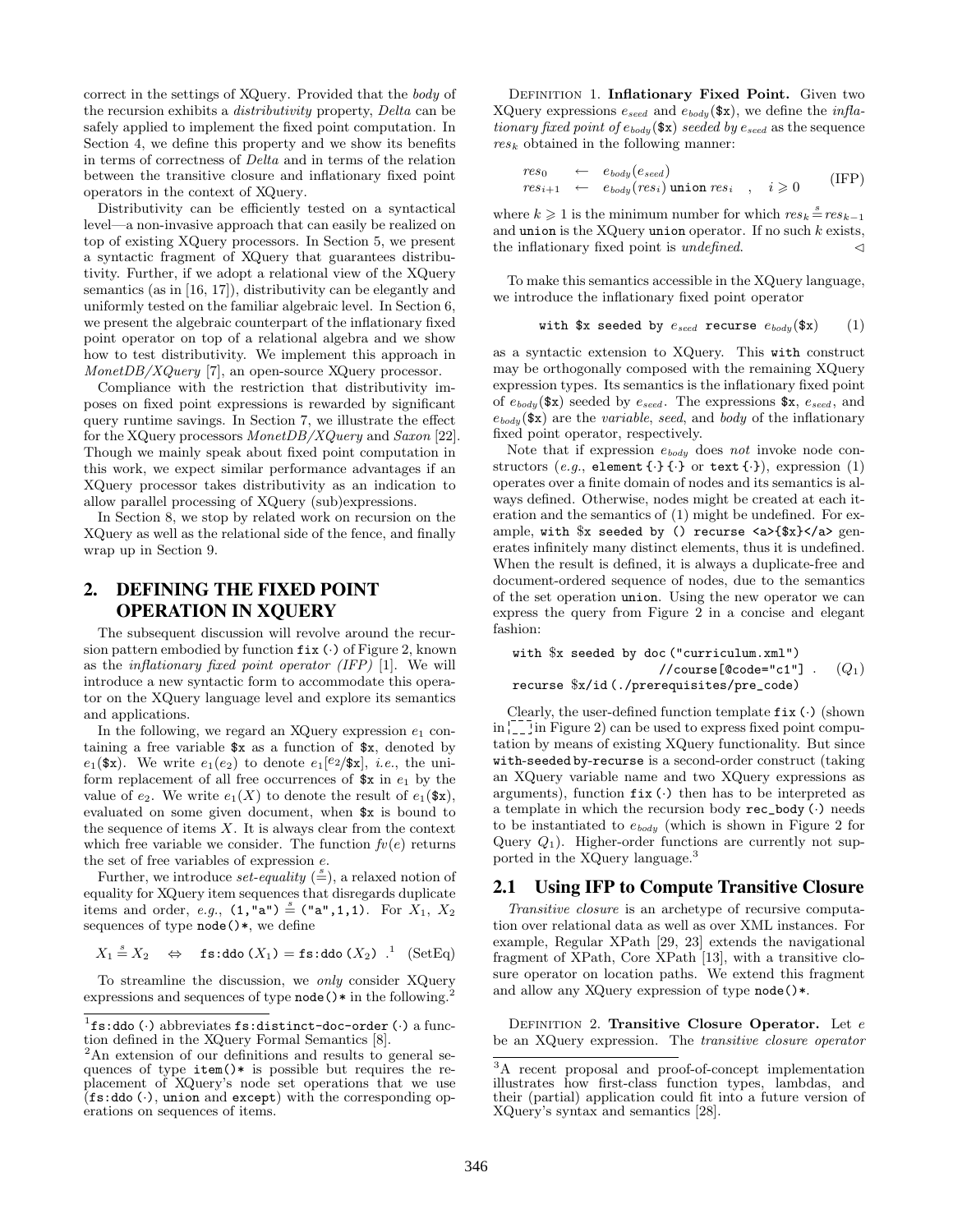$(\cdot)^*$  applied to e is the expression  $e^*$ . The semantics of  $e^*$ , called the transitive closure of e, is the result of

$$
e \text{ union } e/e \text{ union } e/e/e \text{ union } \cdots , \qquad (TC)
$$

if it is a finite sequence. Otherwise, the semantics of  $e^+$  is undefined.

Analogously to the inflationary fixed point operator,  $e^+$  might be undefined only if e contains node constructors. For example,  $\langle a / \rangle^*$  generates infinitely many distinct empty elements tagged with a, thus it is undefined.

Operator  $(\cdot)^*$  applied to location paths expresses the transitive closure of paths in the XML tree:  $(cchild::*)^{\dagger} \equiv$  $\mathtt{descendant::*}; \ \mathsf{(child::*)}^*/\mathtt{self::a} \ \equiv \ \mathtt{descendant::a}.$ Operator ( $\cdot$ )<sup>+</sup> applied to arbitrary expressions of type node ()\* expresses the transitive closure of arbitrary relations on nodes. The query from Figure 2 e.g., can be expressed as:

$$
\begin{array}{ll}\n\text{doc ("curriculum.xml"))//course[@code="c1"]/} \\
(\text{id}(./prerequisites/pre\_code))^+ & (Q_1')\n\end{array}
$$

Note that the expression in the scope of the transitive closure operator is a data-value join and cannot be expressed in Regular XPath.

Considering the equivalence of  $(Q_1)$  and  $(Q'_1)$ , we can deduce the following translation of  $(\cdot)^*$  into the with-seeded byrecurse construct. For some  $e$  in XQuery,  $e^+$  can be expressed as follows:

with  $x$  seeded by . recurse  $x/e$ ,

where '.' denotes the context node. Unfortunately, this translation is not correct for all e in XQuery (but we will show in Section 4 that it is correct for all e in Regular XPath).

#### 2.2 Fixed Points in SQL:1999

Fixed point computation can be expressed in SQL using the WITH RECURSIVE clause introduced with SQL:1999 [24]. The WITH clause defines a virtual table, while RECURSIVE specifies that the table is recursively defined. To exemplify, consider the table Curriculum(course, prerequisite) as a relational representation of the curriculum data from Figure 1. The prerequisites P(course\_code) of the course with code 'c1' expressed in Datalog are:

> $P(x) \leftarrow$  Curriculum('c1', x)  $P(x) \leftarrow P(y)$ , Curriculum $(y, x)$ .

The equivalent SQL code reads:

WITH RECURSIVE P(course\_code) AS

```
(SELECT prerequisite
   FROM Curriculum
   WHERE course = 'c1')\mathcal{L}\searrow\left| \right|UNION ALL
  (SELECT Curriculum.prerequisite
   FROM P, Curriculum
   WHERE P.course_code = Curriculum.course)
                                                        \mathcal{L}\mathcal{L}\left| \right|body
SELECT DISTINCT * FROM P;
```
Analogously to the XQuery variant, the query is composed of a seed and a body. In the seed, table P is instantiated with the direct prerequisites of course  $\text{`c1'}.$  In the body, table P is joined with table Curriculum to obtain the direct prerequisites of the courses in P. The results are added to P. The computation of the body is iterated until P stops growing.

| $res \leftarrow e_{body}(e_{seed});$      | $res \leftarrow e_{body}(e_{seed});$ |                                                  |
|-------------------------------------------|--------------------------------------|--------------------------------------------------|
| do                                        | $\Delta \leftarrow res;$             | do                                               |
| $res \leftarrow e_{body}(res)$ union res; | do                                   |                                                  |
| $res \leftarrow e_{body}(res)$ union res; | se                                   | $\Delta \leftarrow e_{body}(\Delta)$ except res; |
| while res grows ;                         | while res grows ;                    |                                                  |
| return res;                               | return res;                          |                                                  |
| (a) Algorithm Naïve.                      | (b) Algorithm Delta.                 |                                                  |

Figure 3: Algorithms to evaluate the inflationary fixed point of  $e_{body}$ (\$x) seeded by  $e_{seed}$ . The result is res.

```
declare function delta ($x, $res) as node()*
{
  let $delta := rec_body ($x) except $res
  return if (empty ($delta))
         then $res
         else delta ($delta, $delta union $res)
};
```
Figure 4: An XQuery formulation of Delta.

The SQL:1999 standard requires engine support for linear recursion, i.e., each RECURSIVE definition contains at most one reference to a mutually recursively defined table. Note that the recursive table P in the example above is defined linearly: it is referenced only once in the FROM clause of the body. This syntactic restriction allows for efficient evaluation. In Section 5, we define a similar syntactic restriction for the with-seeded by-recurse construct in XQuery.

#### 3. ALGORITHMS FOR IFP

This section describes two algorithms, Naïve and Delta, commonly used to evaluate fixed point queries in the relational setting. Delta is more efficient than Naïve, but unfortunately, Delta is not always a correct implementation for our with-seeded by-recurse extension to XQuery.

Definition 1 of the inflationary fixed point straightforwardly yields the implementation shown in Figure 3(a), commonly referred to as *Naïve* [4]. At each iteration of the **while** loop,  $e_{body}(\cdot)$  is executed on the intermediate result sequence res until no new nodes are added to it. Note that the recursive function  $fix$  ( $\cdot$ ) shown in Figure 2 is the XQuery equivalent of *Naïve*. Another remark is that the old nodes in res are fed into  $e_{body}(\cdot)$  over and over again. Depending on the nature of  $e_{body}(\cdot)$ , *Naïve* may involve a substantial amount of redundant computation.

A folklore variation of *Naïve* is the *Delta* algorithm [19] of Figure 3(b). Delta implements a divide-and-conquer approach to evaluation. In this variant,  $e_{body}(\cdot)$  is invoked only for those nodes that have not been encountered in earlier iterations: the node sequence  $\Delta$  is the difference between  $e_{bady}(\cdot)$ 's last answer and the current result res. In general,  $e_{\text{body}}(\cdot)$  will process fewer nodes. Thus, Delta introduces a significant potential for performance improvement, especially for large intermediate results and computationally expensive recursion bodies.

Figure 4 shows the corresponding XQuery user-defined function delta  $(\cdot, \cdot)$  which, for Figure 2 and thus Query  $Q_1$ , can serve as a drop-in replacement for function  $fix$  ( $\cdot$ ) (in line 13, return delta (rec\_body (\$seed), ()) needs to replace its invocation).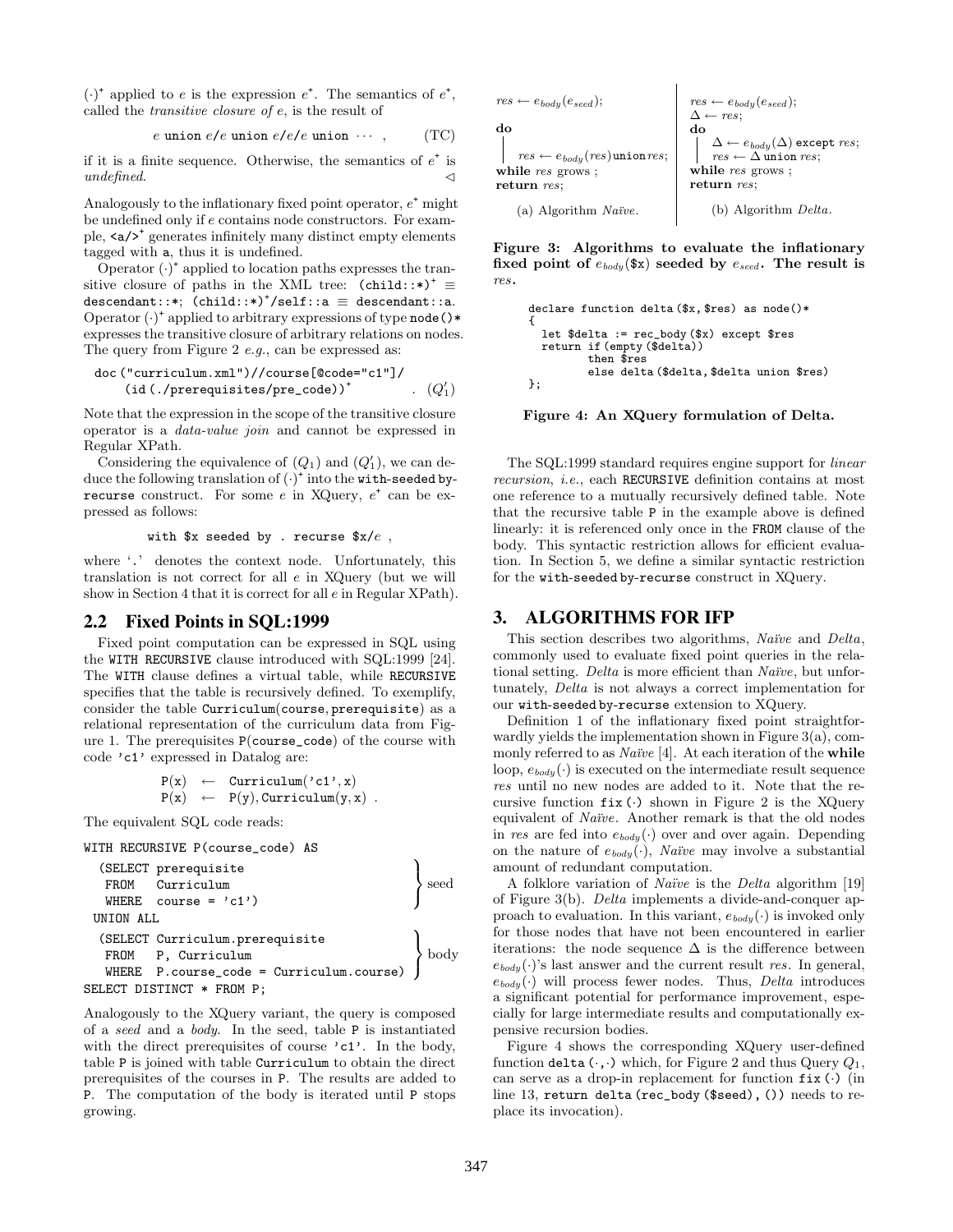Unfortunately, Delta is not always a valid optimization for the with-seeded by-recurse clause as we will see in the following expression:

let 
$$
\$seed := \langle a \rangle \langle b \rangle \langle c \rangle \langle b \rangle \langle a \rangle
$$

\nreturn with  $\$x$  seeded by  $\$seed$ 

\nrecursive  $if (count ($x) = 1)$ 

\nthen  $\$x/*$  else()

While *Naïve* computes  $(a, b)$ , *Delta* computes  $(a, b, c)$ , where a, b, and c denote the elements constructed by the respective subexpressions of the seed. The table below illustrates the progress of the iterations performed by both algorithms.

| <b>Iteration</b> Naïve |        | Delta     |                 |
|------------------------|--------|-----------|-----------------|
|                        | res    | res       |                 |
| 0                      | (a)    | (a)       | (a)             |
|                        | (a, b) | (a, b)    | (b)             |
| 2                      | (a, b) | (a, b, c) | (c)             |
| 3                      |        | (a, b, c) | $\left(\right)$ |

The culprit in this example is the application count (\$x) which prohibits an evaluation based on divide-and-conquer with respect to  $x$ . Delta may not be safely applied in this case.

Even though Delta does not always compute the inflationary fixed point correctly, we can investigate for which body expressions Delta computes the correct result and apply it in those cases. In the next section, we provide a natural semantic property which allows us to trade Naïve for Delta.

### 4. DISTRIBUTIVITY FOR XQUERY

In this section, we define a distributivity property for XQuery expressions. We show that distributivity implies the correctness of Delta as an implementation for the withseeded by-recurse clause. Moreover, we show that distributivity allows for the elegant formulation of transitive closure (operator  $(\cdot)^*$ ) based on our extension to the XQuery syntax.

#### 4.1 Defining Distributivity

A function e defined on sets is distributive if, for any non-empty sets  $X_1$  and  $X_2$ ,  $e(X_1 \cup X_2) = e(X_1) \cup e(X_2)$ . This property suggests the use of the divide-and-conquer approach taken by algorithm Delta, which applies the recursion body to subsets of its input and takes the union of the results. We define a similar property for XQuery expressions using the sequence set-equality  $\stackrel{s}{=}$  defined in Section 2. Recall that in this paper we only consider XQuery expressions and sequences of type node()\*.

DEFINITION 3. Distributivity Property. Let  $e$  be an XQuery expression. Expression  $e(\text{sx})$  is *distributive for*  $\text{sx}$ iff for any non-empty sequences  $X_1, X_2,$ 

$$
e(X_1 \text{ union } X_2) \quad \stackrel{s}{=} \quad e(X_1) \text{ union } e(X_2) \quad . \tag{2}
$$

Note that if  $x$  is not a free variable in e, then Equality (2) always holds, thus e is distributive for \$x.

PROPOSITION 1. Let e be an XQuery expression. Expression  $e$ (\$x) is distributive for \$x iff for any node sequence  $X \neq$  () and any fresh variable \$y,

$$
(\text{for } \text{$y in } \text{$x return } e(\text{$y)})(X) \stackrel{s}{=} e(X) . \qquad (3)
$$

Proof. Consider the following equality: for any sequence  $X = (x_1, \ldots, x_n), n \geq 1,$ 

$$
(e(x_1) \text{ union } \cdots \text{ union } e(x_n)) \stackrel{s}{=} e(X) . \qquad (4)
$$

It is easy to see that for any partition  $X_1$  and  $X_2$  of  $X$ , *i.e.*,  $X_1 \cap X_2 = \emptyset$  and  $X_1 \cup X_2 = X$ , if Equality (2) holds then Equality (4) holds for  $X$ , and vice versa. Thus Equalities (2) and (4) are equivalent.

According to the XQuery Formal Semantics [8], the lefthand side of Equality (3) evaluates to the sequence  $(e(x_1),$  $\ldots$ ,  $e(x_n)$ , which is set-equal to  $(e(x_1)$  union  $\cdots$  union  $e(x_n)$ , the left-hand side of Equality (4). From the equivalence of Equalities (2) and (4), it follows the equivalence of Equalities  $(2)$  and  $(3)$ . QED

We will use Equality (3) as an *alternative* definition of distributivity.

PROPOSITION 2. Any XQuery expression that has the form  $e$  $(\texttt{\$x}) = \texttt{\$x/p}$  is distributive for  $\texttt{\$x}$  if the expression p neither contains (i) free occurrences of  $x$ , nor (ii) calls to  $fn:position()$  or  $fn:last()$  that refer to the context item sequence bound to  $x, nor (iii)$  node constructors.

The proof of this proposition is given in [2].

Expressions of the form  $x/p$  where p is a Core XPath (or even Regular XPath) expression are prevalent examples of distributive expressions in XQuery. Note that all Core XPath and Regular XPath expressions satisfy the conditions  $(i)$  to  $(iii)$  of Proposition 2 above.

In reverse it is easy to see that  $x[1]$  is not distributive for \$x. For a counterexample, let \$x be bound to  $(\langle a/\rangle, \langle b/\rangle)$ , then  $x[1]$  evaluates to  $(\langle a/\rangle)$ , whereas for  $$i$  in  $x$  return  $[i]$  evaluates to  $\langle a \rangle$ ,  $\langle b \rangle$ ).

#### 4.2 Trading *Naïve* for *Delta*

We say that *Delta* and *Naïve* are *equivalent* for a given fixed point expression, if for any XML document (collection) both algorithms produce the same sequence of nodes.

Theorem 1. Distributivity Guarantees Correctness of Delta. Consider the expression with  $x$  seeded by  $e_{seed}$ recurse  $e_{body}(\texttt{\$x})$ . If  $e_{body}(\texttt{\$x})$  is distributive for  $\texttt{\$x}$ , then the algorithm Delta correctly computes the inflationary fixed point of  $e_{body}(\$x)$  seeded by  $e_{seed}$ .

**Proof.** We show by inductive reasoning that Delta and *Naïve* have the same intermediate results, denoted by  $res_i^{\Delta}$ and  $res_i$ , respectively. The equivalence of *Naïve* and *Delta* follows from this. The induction is on  $i$ , the iteration number of the  $\mathbf{do} \cdots$  while loops.

In its first loop iteration, Naïve yields

 $e_{body}$   $(e_{body}$   $(e_{seed})$ ) union  $e_{body}$   $(e_{seed})$ 

which is equivalent to *Delta*'s first intermediate result

 $(e_{body} (e_{body} (e_{seed}))$  except  $e_{body} (e_{seed})$ ) union  $e_{body} (e_{seed})$ .

Suppose that  $res_k = res_k^{\Delta}$ , for all  $k \leq i$ . We show in the following that  $res_{i+1} = res_{i+1}^{\Delta}$ : Starting with the definition from the *Naïve* algorithm  $(a)$ , we can apply Set-Equality  $(2)$ at (b). Note that we are allowed to replace set-equality with strict equality here, since both sequences are in document order and duplicate-free due to the semantics of union. At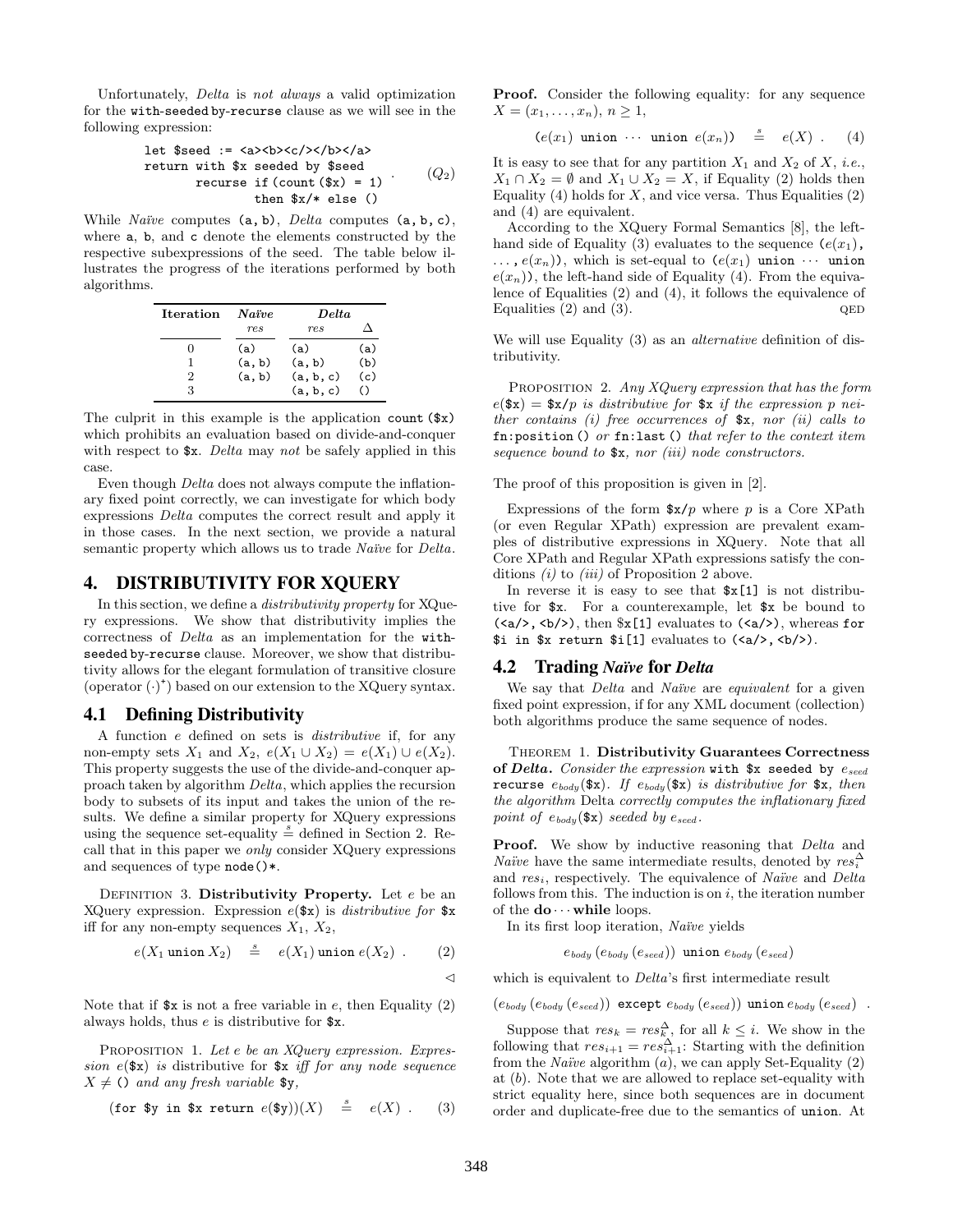(c) we apply the inductive step, before taking the definition of res in algorithm *Delta* into account (at  $(d)$ ). Deduction (e) follows from the containment of  $e_{body}(res_{i-1})$  in res<sub>i</sub>. Taking the definition of  $\Delta$  in *Delta* into account (at  $(f)$ ) we get the desired result:

$$
res_{i+1} = e_{body} (res_i) \text{ union } res_i
$$
  
\n
$$
= e_{body} ((res_i \text{ except } \Delta_i) \text{ union } \Delta_i) \text{ union } res_i
$$
  
\n
$$
= e_{body} (res_i \text{ except } \Delta_i) \text{ union } e_{body} (\Delta_i) \text{ union } res_i
$$
  
\n
$$
= e_{body} (res_i \text{ except } \Delta_i) \text{ union } e_{body} (\Delta_i) \text{ union } res_i
$$
  
\n
$$
= e_{body} (res_i^{\Delta} \text{ except } \Delta_i) \text{ union } e_{body} (\Delta_i) \text{ union } res_i^{\Delta}
$$
  
\n
$$
= e_{body} (res_{i-1}^{\Delta} \text{ union } res_i^{\Delta}
$$
  
\n
$$
= e_{body} (res_{i-1}^{\Delta}) \text{ union } res_i^{\Delta}
$$
  
\n
$$
= e_{body} (\Delta_i) \text{ union } res_i^{\Delta}
$$
  
\n
$$
= (e_{body} (\Delta_i) \text{ except } res_i^{\Delta}) \text{ union } res_i^{\Delta}
$$
  
\n
$$
= (\Delta_{body} (\Delta_i) \text{ except } res_i^{\Delta}) \text{ union } res_i^{\Delta}
$$
  
\n
$$
= \Delta_{i+1} \text{ union } res_i^{\Delta}
$$
  
\n
$$
res_{i+1}^{\Delta} .
$$

 $QED$ 

In the next section, we discuss one more benefit of distributivity, namely the correctness of an elegant translation of the transitive closure operator into the with-seeded byrecurse clause.

# 4.3 Translating Transitive Closure

Distributivity is also a key to understanding the relation between the transitive closure operator and the withseeded by-recurse clause in our XQuery dialect. Intuitively, if expression  $e$  is distributive for the context sequence, then  $e^+$  is equivalent to the XQuery expression with  $x$  seeded by . recurse  $x/e$ , where  $x$ , a fresh variable, is a placeholder for the context sequence.

THEOREM 2. Consider an XQuery expression e and a variable  $x, such that$   $x \notin f(v(e))$ . If  $x/e$  is distributive for  $x$ , then

 $e^{\texttt{+}} = \texttt{with}$  \$x seeded by . recurse \$x/ $e$ 

The proof, similar to the proof of Theorem 1, is given in [2].

From Proposition 2 and Theorems 1 and 2 follows that the transitive closure of any Regular XPath expression can be safely computed with Delta using the translation in Theorem 2.

### 5. ASSESSING DISTRIBUTIVITY

Whenever an XQuery processor plans the evaluation of with \$x seeded by  $e_{seed}$  recurse  $e_{body}$ , knowing the answer to "Is  $e_{body}$  distributive for  $x$ ?" is particularly valuable: it allows the processor to apply Delta for evaluating the inflationary fixed point of  $e_{body}$  seeded by  $e_{seed}$ . We may legitimately expect Delta to be a significantly more efficient fixed point evaluation strategy than Naïve (Section 7 will indeed make this evident). While, unfortunately, there is no complete procedure to decide this question<sup>4</sup>, still we can safely approximate the answer.

# 5.1 A Syntactic Approximation of Distributivity

In this section, we define a syntactic fragment of XQuery for a variable \$x, called the distributivity-safe fragment for \$x. The membership of this fragment can be determined in linear time with respect to the size of the expression. We show that distributivity safety implies distributivity. Moreover, this fragment is expressively complete for distributivity, i.e., any distributive XQuery expression is expressible in the distributivity-safe fragment of XQuery.

Intuitively, we may apply a divide-and-conquer evaluation strategy for an expression  $e(\text{sx})$ , if any subexpression of e accesses the nodes in \$x one by one. The most simple example of such subexpression is for \$y in \$x return  $e$ (\$y), where e is an XQuery expression such that  $x \notin f$  $(e)$ . On the other hand, we may not apply a divide-and-conquer evaluation strategy if any subexpression of e accesses \$x as a whole. Examples of such problematic subexpressions are count  $(\$x)$  and  $*_x[1]$ , but also the general comparison  $*_x$ = 10 which involves existential quantification over the sequence bound to \$x.

Further, subexpressions whose value is independent of \$x are distributive. The only exception of this rule are XQuery's node constructors, e.g., element  $\{\cdot\}$   $\{\cdot\}$ , which create new node identities upon each invocation. With \$x bound to  $(\langle a/\rangle, \langle b/\rangle)$ , for example,

$$
\texttt{element} \verb!{''c"} {`( ) } \nRightarrow \quad \texttt{for} \texttt{$y in $x$ return} \\ \texttt{element} \verb!{''c"} {`( ) } \,,
$$

since the right-hand side will yield a sequence of two distinct element nodes.

We implement these considerations when defining the distributivity-safe fragment of XQuery. For practical reasons, in our definition, we use LiXQuery [21], a fragment of XQuery. LiXQuery has a simpler syntax and data model than XQuery, though it preserves the Turing-completeness property. It includes the most important language constructs, three basic types of items: xs:boolean, xs:string, and xs:integer plus four node kinds: element(), attribute(), text(), and document-node(). The language has well-defined semantics and it was designed as a convenient tool for studying XQuery language properties. Given our prior remarks on how node constructors appearing in the recursion body inhibit distributivity, we deliberately omit their treatment in the upcoming syntactic assessment of distributivity for recursion bodies formulated in LiXQuery. (Note that this does not affect the ability to construct nodes outside the recursion body.)

DEFINITION 4. Distributivity Safety. A LiXQuery expression e is called distributivity-safe for \$x, if the rules of Figure 5 can infer  $ds_{\mathbf{sx}}(e)$ .

The inference rules of Figure 5 assess syntactically the distributivity safety  $ds_{\text{sx}}(e)$  of an arbitrary LiXQuery input expression e by traversing e's parse tree in a bottomup fashion. Rules CONST and VAR constitute the base of the fragment, inferring the distributivity safety of LiXQuery expressions that do not contain \$x free and of variables, including  $x$ . Rule CONCAT propagates the distributivity safety of subexpressions. Rules For1 and For2 ensure that

<sup>&</sup>lt;sup>4</sup>If, for two arbitrary expression  $e_1$ ,  $e_2$  in which  $x$  does not occur free, an XQuery processor could assess whether

if (deep-equal  $(e_1,e_2)$ ) then \$x else \$x[1] is distributive for  $x$ , it could also decide the equivalence of  $e_1$  and  $e_2$ (which is impossible).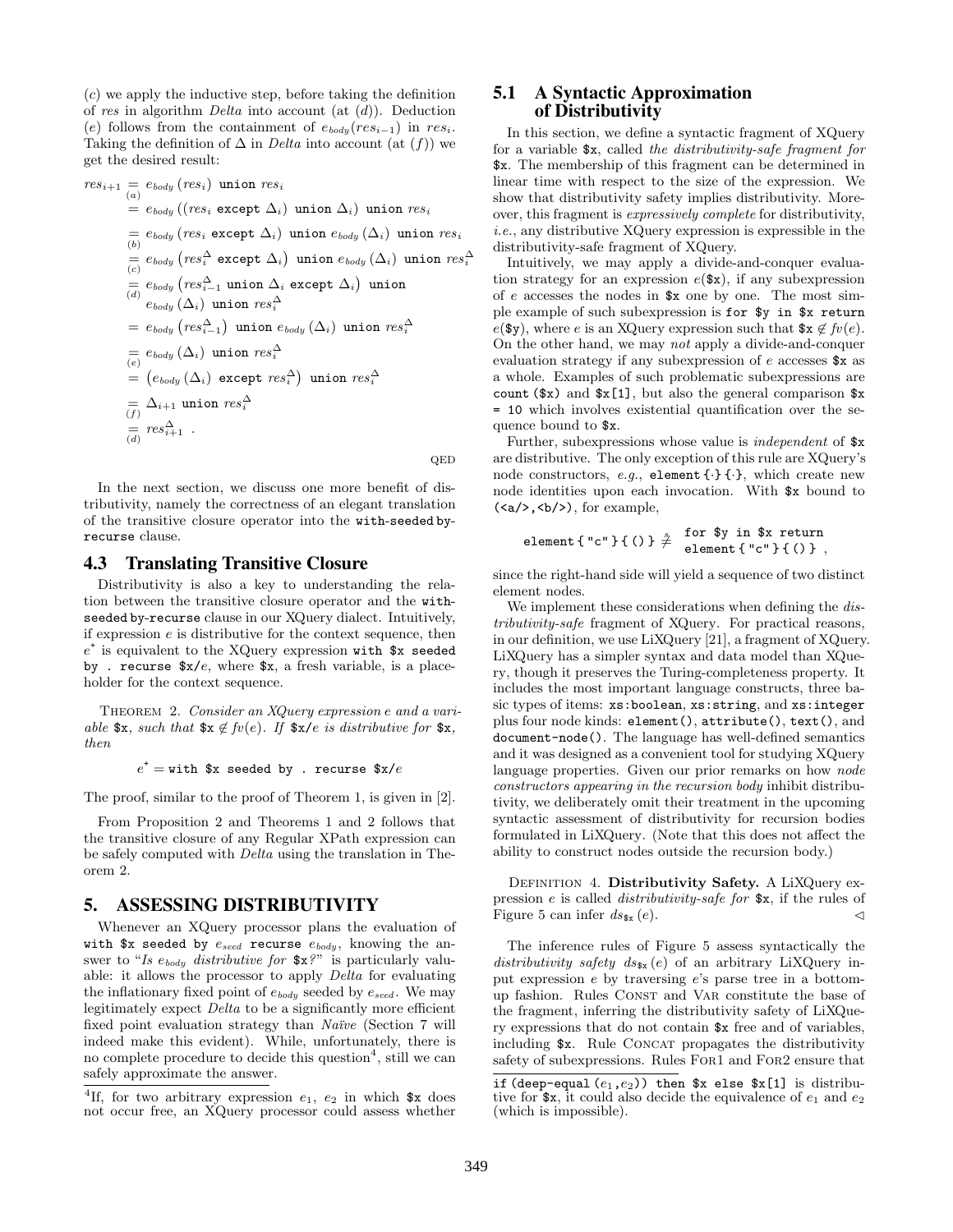$$
\frac{d_{s_{\tilde{x}}}(c)}{ds_{\tilde{x}_{\tilde{x}}}(c)}(\text{Consr}) \quad \frac{\text{# } \tilde{x} \notin \text{fv}(e_1) \quad ds_{\tilde{x}_{\tilde{x}}}(e_2) \quad ds_{\tilde{x}_{\tilde{x}}}(e_3)}{ds_{\tilde{x}_{\tilde{x}}}\left(\text{if } (e_1) \text{ then } e_2 \text{ else } e_3\right)} (\text{Is}) \quad \frac{\oplus \in \{, , \} \} \quad ds_{\tilde{x}_{\tilde{x}}}(e_1) \quad ds_{\tilde{x}_{\tilde{x}}}(e_2)}{ds_{\tilde{x}_{\tilde{x}}}\left(\text{for } \tilde{x}v \text{ at } \tilde{x}p \text{ in } e_1 \text{ return } e_2\right)} (\text{For } 1) \quad \frac{ds_{\tilde{x}_{\tilde{x}}}(e_1) \quad \tilde{x}_{\tilde{x}} \notin \text{fv}(e_2)}{ds_{\tilde{x}_{\tilde{x}}}\left(\text{for } \tilde{x}v \text{ in } e_1 \text{ return } e_2\right)} (\text{For } 2) \quad \frac{\text{# } \tilde{x} \notin \text{fv}(e_1) \quad ds_{\tilde{x}_{\tilde{x}}}(e_2)}{ds_{\tilde{x}_{\tilde{x}}}\left(\text{let } \tilde{x}v := e_1 \text{ return } e_2\right)} (\text{LET 1}) \quad \frac{ds_{\tilde{x}_{\tilde{x}}}(e_1) \quad \tilde{x}_{\tilde{x}} \notin \text{fv}(e_2) \quad ds_{\tilde{x}_{\tilde{v}}}(e_2)}{ds_{\tilde{x}_{\tilde{x}}}\left(\text{let } \tilde{x}v := e_1 \text{ return } e_2\right)} (\text{LET 2}) \quad \frac{\text{# } \tilde{x} \notin \text{fv}(e_1) \quad ds_{\tilde{x}_{\tilde{x}}}(e_1)}{ds_{\tilde{x}_{\tilde{x}}}\left(\text{let } \tilde{x}v := e_1 \text{ return } e_2\right)} (\text{SET 2}) \quad \frac{\text{# } \tilde{x} \notin \text{fv}(e_1) \quad ds_{\tilde{x}_{\tilde{x}}}(e_1)}{ds_{\tilde{x}_{\tilde{x}}}\left(\text{let } \tilde{x}v := e_1 \text{ return } e_2\right)} (\text{SET 2}) \quad \frac{\
$$

#### Figure 5: Distributivity safety  $ds_{\tilde{x}}(\cdot)$ : A syntactic approximation of the distributivity property for LiXQuery-formulated recursion bodies.

the recursion variable  $x \text{ occurs either in the body } e_2 \text{ or in}$ the binding expression  $e_1$  of a for-iteration but not both. A similar remark applies to Rules STEP1, STEP2 (in XQuery, the step operator '/' essentially describes an iteration over a sequence of type  $node() * [8]$  and Rules LET1, LET2. Note that these conditions resemble the linearity constraint of SQL:1999. Rules If and TypeSw ensure that \$x does not occur free in  $e_1$ , the expression in the conditional, while propagating the distributivity safety of subexpressions. Rule FunCall recursively infers the distributivity of the body of a called function if the recursion variable occurs free in the function argument(s).

The rules in Figure 5 can be checked with a single traversal of the parse tree of a LiXQuery expression. Thus the membership to the distributivity-safe fragment is in linear time with respect to the size of an XQuery expression.

THEOREM 3. Soundness. Any  $XQuery$  expression e that is distributivity-safe for a variable  $x$ , i.e., for which  $ds_{x}(e)$ holds, is also distributive for \$x.

The proof of this implication, by induction on the syntactical structure of e, is given in [2].

The distributive-safe fragment does not contain all distributive expressions. For example, count  $(\$x)$  >= 1 is not distributivity-safe, but still distributive for \$x. However, it is interesting to note that the distributivity-safe fragment is expressive complete for distributivity.

PROPOSITION 3. Expressive completeness. Given an XQuery expression  $e(\texttt{f}x)$ , if  $e(\texttt{f}x)$  is distributive for  $\texttt{f}x$  and does not contain node constructors as subexpressions, then it is set-equal to for  $y \in \mathbb{R}$  in  $x \neq y$ , which is distributivity-safe for \$x.

Proof. This is a direct consequence of Rule For2 (Figure 5) and Proposition 1.  $QED$ 

At the expense of a slight query reformulation, we may provide a "syntactic distributivity hint" to an XQuery processor.

# 6. DISTRIBUTIVITY AND RELATIONAL XQUERY



Figure 6: Relational XQuery (dashed path) faithfully implements the XQuery semantics.

In this section we will, literally, follow an alternative route to decide the applicability of Delta for the evaluation of the with \$x seeded by  $e_{seed}$  recurse  $e_{body}$ (\$x) construct. We leave syntax aside and instead inspect relational algebraic code that has been compiled for  $e_{body}$ : the equivalent algebraic representation of  $e_{body}$  renders the check for the inherently algebraic distributivity property particularly uniform and simple.

Relational XQuery. This alternative route is inspired by various approaches that compile instances of the XQuery Data Model (XDM) and XQuery expressions into relational tables and algebraic plans over these tables, respectively, and thus follow the dashed path in Figure 6. The Pathfin $der$  project<sup>5</sup> fully implements such a purely relational approach to XQuery. Here we use the translation strategy of Pathfinder that has been carefully designed to  $(i)$  faithfully preserve the XQuery semantics (including compositionality, node identity, iteration and sequence order), and  $(ii)$  yield relational plans which exclusively rely on regular relational query engine technology (no specific operators or index structures are required, in particular) [16, 17] . We use the generated plans as a tool to reason over the distributivity of the associated XQuery expression.

The compiler emits a dialect of relational algebra that mimics the capabilities of modern SQL query engines (Table 1). The row numbering operator  $\varrho_{a:(b_1,...,b_n)/p}$  directly compares with SQL:1999's ROW\_NUMBER() OVER (PARTITION BY p ORDER BY  $b_1, \ldots, b_n$  and correctly implements the or-

 $5$ http://www.pathfinder-xquery.org/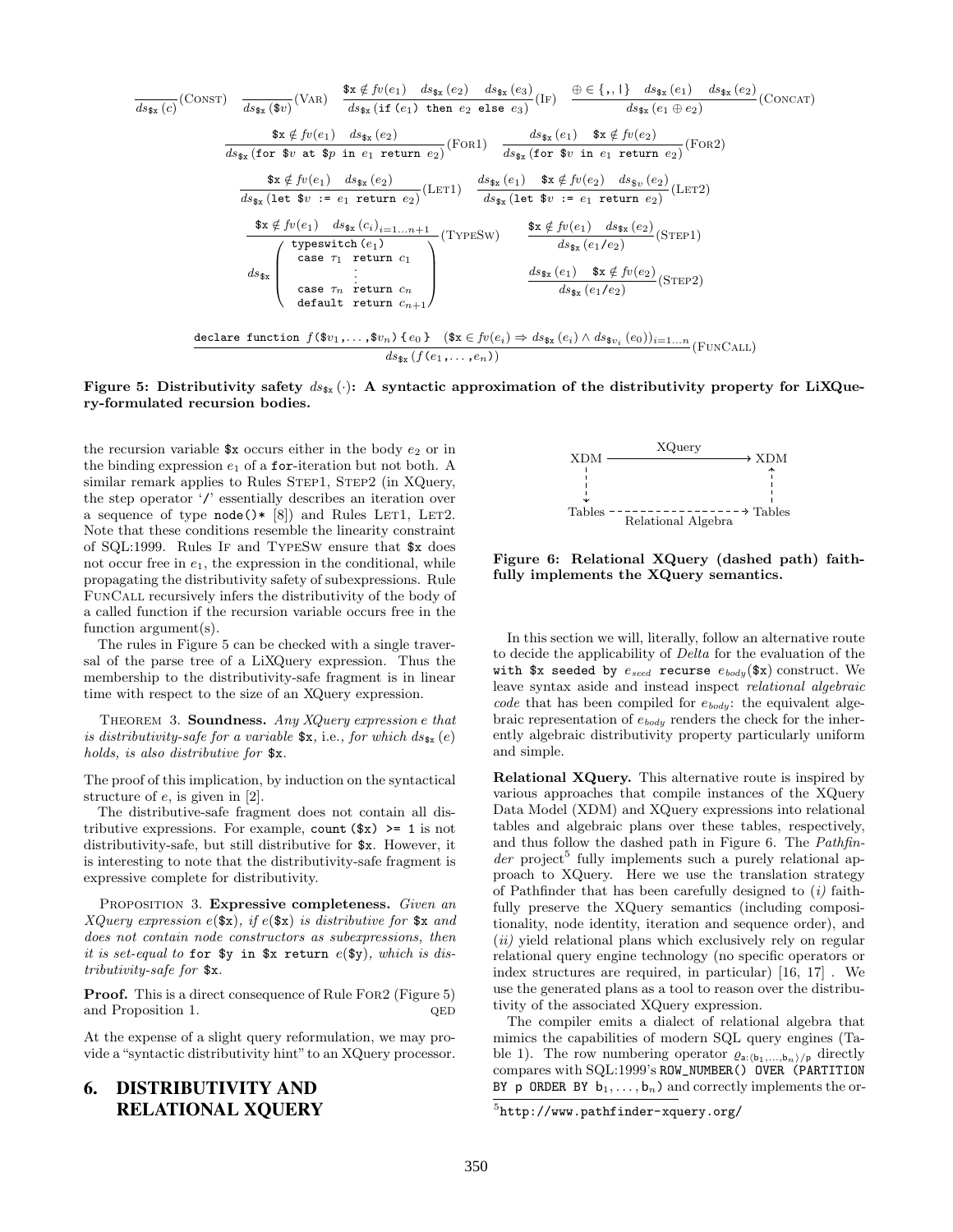| Operator                                                                             | Semantics                                                                                                         |
|--------------------------------------------------------------------------------------|-------------------------------------------------------------------------------------------------------------------|
| $\pi_{a_1:b_1,\ldots,a_n:b_n}$<br>$\sigma_{\rm b}$                                   | project onto col.s $a_i$ , rename $b_i$ into $a_i$<br>select rows with column $b = true$<br>join with predicate p |
| $\stackrel{\boxtimes p}{\scriptscriptstyle \boxtimes q}$<br>$\times$                 | iterated evaluation of rhs argument (APPLY)<br>Cartesian product                                                  |
| ΙI                                                                                   | union<br>difference<br>aggregates (group by $\mathsf{b}$ , result in a)                                           |
| $count_{a: / b}$<br>$\mathcal{O}_{a:(b_1,,b_n)}$<br>$\varrho_{a:(b_1,\ldots,b_n)}/p$ | $n$ -ary arithmetic/comparison operator $\circ$<br>ordered row numbering (by $b_1, \ldots, b_n$ )                 |
| $\Box_{\alpha \cdots n}$<br>$\epsilon, \tau, \ldots$                                 | XPath step join (axis $\alpha$ , node test n)<br>node constructors                                                |
| $\mu, \mu^{\Delta}$                                                                  | fixpoint operators                                                                                                |

Table 1: Relational algebra dialect emitted by the Pathfinder compiler.

der semantics of XQuery on the (unordered) algebra. Other non-textbook operators, like  $\varepsilon$  or  $\mathcal{L}$ , merely are macros representing "micro plans" composed of standard relational operators: expanding  $\Box_{\alpha \cdots n}(q)$ , for example, reveals doc  $\mathbb{W}_p$  q, where  $p$  is a conjunctive range predicate that realizes the semantics of an XPath location step along axis  $\alpha$  with node test  $n$  between the context nodes in  $q$  and the encoded XML document doc. Dependent joins  $\overline{\mathbb{A}}$  also named CROSS APPLY in Microsoft SQL Server's SQL dialect Transact-SQL like  $\Box$  are only a logical concept and can be replaced by standard relational operators [12].

The plans operate over relational encodings of XQuery item sequences held in flat (1NF) tables with an iter|pos|item schema. In these tables, columns iter and pos are used to properly reflect for-iteration and sequence order, respectively. Column item carries encodings of XQuery items, i.e., atomic values or nodes. The inference rules driving the compilation procedure are described in [17]. The result is a DAG-shaped query plan where the sharing of sub-plans primarily coincides with repeated references to the same variable in the input XQuery expression.

Since our current work is concerned with distributivity assessment (as opposed to query evaluation—but see Section 7), we rephrase the compilation of XQuery for expressions of  $[17]$  (see Rule FOR' in Appendix A) to make use of the dependent join operator  $\overline{\mathbb{M}}$ . With correlations now made explicit, we can assess distributivity purely based on algebraic equivalences.

# **6.1** Is Expression  $e_{body}$  Distributive? (An Algebraic Account)

An occurrence of our extension with  $x$  seeded by  $e_{seed}$ recurse  $e_{body(\textbf{sx})}$  in a source XQuery expression will be com-



piled into a plan fragment as shown here on the left. In the following, let  $q$  denote the algebraic query plan that has been compiled for XQuery expression e. Operator  $\mu$ , the algebraic representation of algorithm *Naïve* (Figure  $3(a)$ ), iterates the evaluation of the algebraic plan for  $e_{\text{body}}$  and feeds its output  $\varphi$  back to its input  $\perp$  until the IFP is reached. If we can guarantee that the plan for  $e_{\text{body}}$  is

distributive, we may safely trade  $\mu$  for its *Delta*-based variant  $\mu^{\Delta}$  which, in general, will feed significantly less items back in each iteration (see Figure 3(b) and Section 7).



Figure 7: Algebraic distributivity assessment.

We defined the necessary distributivity property (Definition 3) based on the XQuery operator union. In the algebraic setting, the XQuery union operation is compiled to an expression that faithfully implements the XQuery order requirements—for each iteration the result is ordered by the node rank in column item (Appendix A illustrates the compilation of union, which had been omitted in [17]):

$$
\varrho_{\text{pos:}(item)/iter}
$$
\n
$$
e_1 \text{ union } e_2 \mapsto \bigcup_{q_1}^{q_1 \text{ inter, item}}
$$

.

Straightforward application of this translation to Definition 3 allows us to express the distributivity criterion based on the equivalence of relational plans. If we can prove the equivalence of the two plans in Figure  $7(a)$ , we know that the XQuery expression  $q_{body}$  must be distributive.

The condition expressed in Figure  $7(a)$ , however, is slightly more restrictive than necessary. It is a prerequisite for distributivity that the recursion body  $q_{body}$  does not inspect sequence positions in its input. For a distributive  $q_{body}$  it must be legal to omit the row-numbering operator  $\varrho_{\text{pos:}}$  (item) /iter in the left-hand side of Figure 7(a) and discard all position information in the inputs of sub-plan  $q_{body}$  (using  $\pi_{iter,item}$ ).<sup>6</sup> Further, since Definition 3 is indifferent to sequence order, we are also free to disregard the row-numbering operator on top of the right-hand-side plan and place a projection  $\pi$ <sub>iter, item</sub> on top of both plans to make the order indifference explicit. Proving the equivalence illustrated in Figure 7(b), therefore, is sufficient to decide distributivity. This equality is the algebraic expression of the divide-and-conquer evaluation strategy: evaluating  $e_{body}$  over a composite input (lhs,  $\langle U \rangle$ ) yields the same result as the union of the evaluation of  $e_{body}$  over a partitioned input (rhs).

The equivalence criterion in Figure  $7(b)$  suggests an assessment of distributivity based on algebraic rewrites. If we can successfully "push" a union operator ∪ through the subplan  $q_{body}$ , its corresponding XQuery expression  $e_{body}$  must be distributive and we can safely trade  $\mu$  for  $\mu^{\Delta}$  to compute the fixed point.

To this end, we use a set of algebraic rewrite rules (Figure 8) that try to move a union operator upwards the plan DAG. To avoid ambiguity or infinite loops during the rewrite process, we mark the union operator (indicated as  $\uplus$ ) in the left-hand-side plan  $q_{left}$  of Figure 7(b), before we start rewriting. We then exhaustively apply the rule set in Figure 8 to each sub-plan in  $q_{left}$  in a bottom-up fashion. Since

 ${}^{6}$ Since order indifference proves valuable also for other reasons, Pathfinder's query compiler readily omits position information in this sense [15].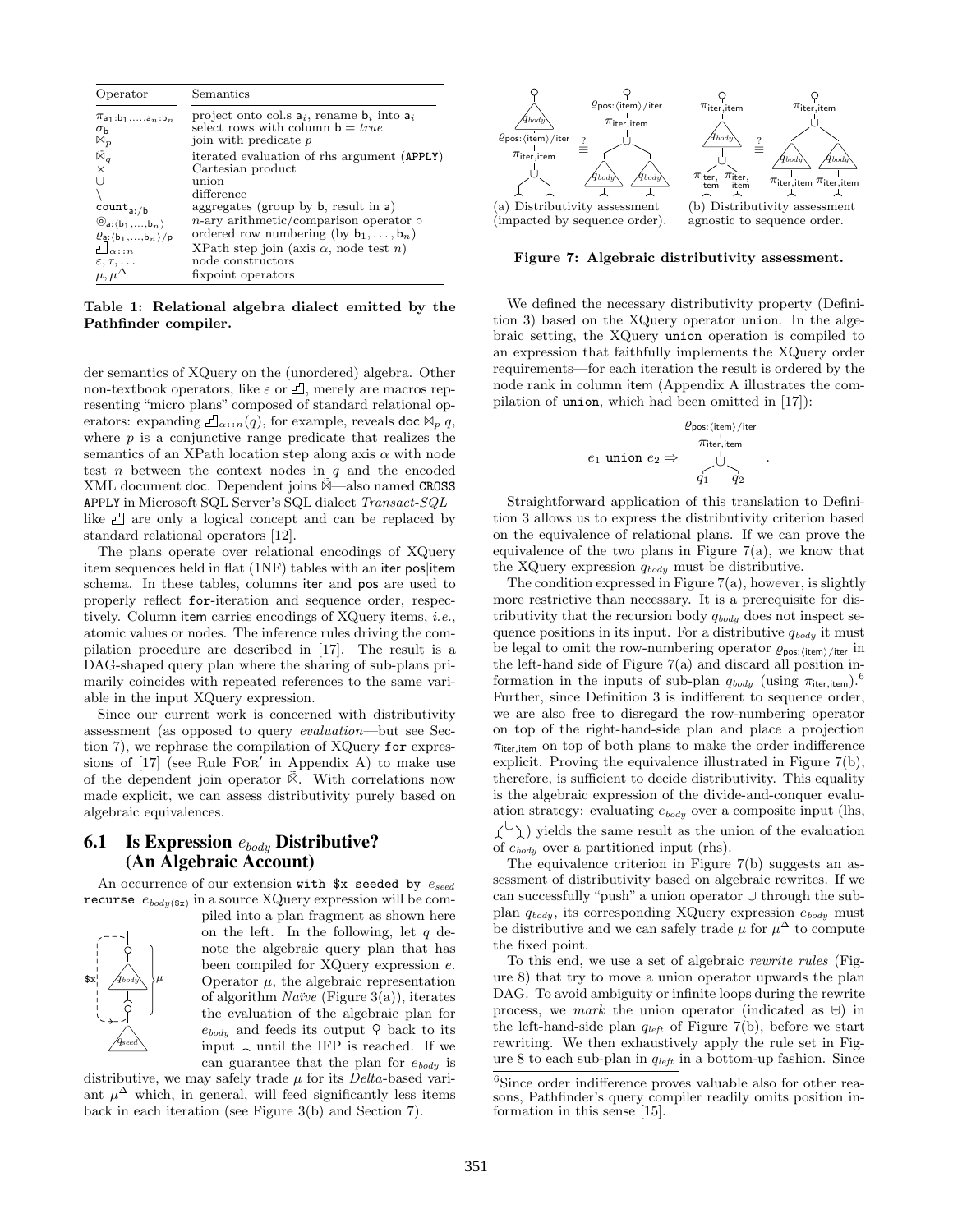$$
\frac{\otimes \in \{\pi, \sigma, \odot, \underline{\mathcal{L}}\}}{\otimes (q_1 \uplus q_2) \to (\otimes (q_1)) \uplus (\otimes (q_2))}
$$
 (UNARY)

$$
\otimes \in \{\cup, \times, \mathbb{M}, \check{\mathbb{M}}\}
$$
  
( $q_1 \oplus q_2$ )  $\otimes q_3 \rightarrow (q_1 \otimes q_3) \oplus (q_2 \otimes q_3)$  (BINARY1)

$$
\frac{\otimes \in \{\cup, \times, \mathbb{M}, \check{\mathbb{M}}\}}{q_1 \otimes (q_2 \uplus q_3) \to (q_1 \otimes q_2) \uplus (q_1 \otimes q_3)}
$$
 (BINARY2)

$$
\frac{1}{(q_1 \boxplus q_2) \cup (q_3 \boxplus q_4) \rightarrow (q_1 \cup q_3) \boxplus (q_2 \cup q_4)} \qquad \text{(UNION)}
$$

#### Figure 8: An algebraic approximation of the distributivity property for arbitrary XQuery expressions.

each rule in the set strictly moves the marked union operator upwards the plan, termination of the process is guaranteed. Further, the number of operators n in  $q_{body}$  is an upper bound for the number of rewrites needed to push  $\uplus$ through  $q_{body}$ ; n itself is bound by the size of  $e_{body}$  (we have seen the same complexity bound for the syntactic analysis of Section 5.1).

Once the rule set does not permit any further rewrites, we compare the rewritten plan  $q'_{left}$  with the right-hand side plan  $q_{right}$  of Figure 7(b) for structural equality. Such equality guarantees the equivalence of both plans and, hence, the distributivity of  $e_{body}$ .

Figure 9 shows the rewrites involved to determine the distributivity of  $e_{body}$  for Query  $Q_1$  (Section 2). We place a marked union operator  $\forall$  as the input to the algebraic plan  $q_{body}$  obtained for the recursion body of Query  $Q_1$ . The resulting plan corresponds to the left-hand side of Figure 7(b). Applying the equivalence rules Unary, Binary1, and again Rule UNARY pushes  $\uplus$  up to the plan root, as illustrated in Figures 9(b), 9(c), and 9(d), respectively. The final plan  $(Figure 9(d))$  is structurally identical to the right-hand side of Figure 7(b), with  $q_{body}$  instantiated with the recursion body in Query  $Q_1$ . We can conclude distributivity for  $q_{body}$ and, in consequence, for the recursion body in Query  $Q_1$ .

# *Rewriting in Detail*

Zooming in from the plan to the operator level, we now provide justification for the equivalence rules in Figure 8. Operators  $\pi$ ,  $\sigma$ , and  $\odot$  of Rule UNARY are defined in rowby-row fashion and are distributive as such. As mentioned earlier, operator  $\Box$  of Rule UNARY can be rewritten into a join. The expanded operator then matches Rule Binary2, where parameter  $e_1$  is the XML document relation doc. For operators ∪, ×, and ✶, the equivalences in Rules Binary1, Binary2, and Union follow textbook-style plan rewriting. The distributivity of  $\overline{\mathbb{W}}$  (Rules BINARY1 and BINARY2) follows from its definition in Appendix A.



Note that the bottom-up traversal in combination with the DAG-shaped plans may lead to a situation where two marked union operators  $\uplus$  appear on either side of a binary operator. A trivial example is the plan shown on the right, where  $\uplus$  is pushed up along both branches of the relational plan for \$x union \$x.

If this happens with operator ∪ in the middle, Rule Union uses the associativity of ∪ to re-order the input arguments and change markings such that only one instance of  $\uplus$  remains left. Pushing two instances of  $\uplus$ through  $\times$ ,  $\bowtie$ , or  $\overline{\overset{\circ}{\bowtie}}$ , by contrast, takes two rewrites along Rules Binary1 and Binary2, yielding, e.g.,



Most likely, the resulting plan will not satisfy the eventual test for structural equality. The plan analyzer can abort the rewrite process early in this case and report nondistributivity. It is the *lack* of a rule like Rule UNION for  $\times$ ,  $\bowtie$ , and  $\ddot{\bowtie}$  that implements the restriction on occurrences of the recursion variable \$x that we saw in Section 5.1 ( $x \notin f\nu(e)$  in the premises of Figure 5) or the single-occurrence requirement in SQL:1999-style recursion (Section 2.2).

For other non-distributive input, the application of the rules in Figure 8 typically leads to a situation where one or more instances of  $\uplus$  "get stuck" in places other than the plan root. This happens, e.g., when non-distributive operators such as difference (\), row numbering ( $\varrho$ ), or aggregation operators are encountered during the  $\uplus$  push-up. Since the structural equality check is bound to fail in such an event, the algebraic distributivity analyzer may choose to abort rewriting early and report the query as non-distributive. (The query analyzer of Pathfinder follows this strategy, for instance.)

# 6.2 Coping with Syntactic Variation

The virtue of an algebraic test for distributivity is its concise specification in terms of the rewrite set in Figure 8. Let us now see how both approaches to distributivity analysis react to examples that are non-straightforward.

In both setups, the assessment of distributivity can become rather intricate. Consider, e.g., the XQuery expression

let \$a := doc("a.xml")

\nreturn with \$x \text{ seeded by } e\_{seed}\$

\nrecursive if (\$x/self::b) then () else \$a

\n
$$
\left.\begin{array}{c}\n\end{array}\right\} e_{body}
$$
\n(Q3)

The syntactic as well as the algebraic approximation report this query as non-distributive. And, indeed, if the seed  $e_{seed}$ contains an element labeled  $\mathbf{b}$ , the output of algorithm  $Naïve$ does not contain the document **a**.xml, whereas the application of Delta would return a.xml as part of its result. After the first evaluation of  $e_{body}$ , the implementation in Figure 3(b) no longer knows about the existence of the b node in the seed, once it reaches the invocation of  $e_{badu}(\Delta)$  (line 4 in Figure 3(b)). The algorithm would thus (wrongly) emit the content of \$a as the result of the with-seeded by-recurse clause.

The compiled plan for the body expression in Query  $Q_3$  explains how the algebraic distributivity analyzer made the right decision. Since the difference operator  $\setminus$  (used to implement the check for non-existence) is non-distributive, the rewrite does not succeed in pushing up a union operator through the plan. Rule If takes the account in the syntactic analysis and prevents the

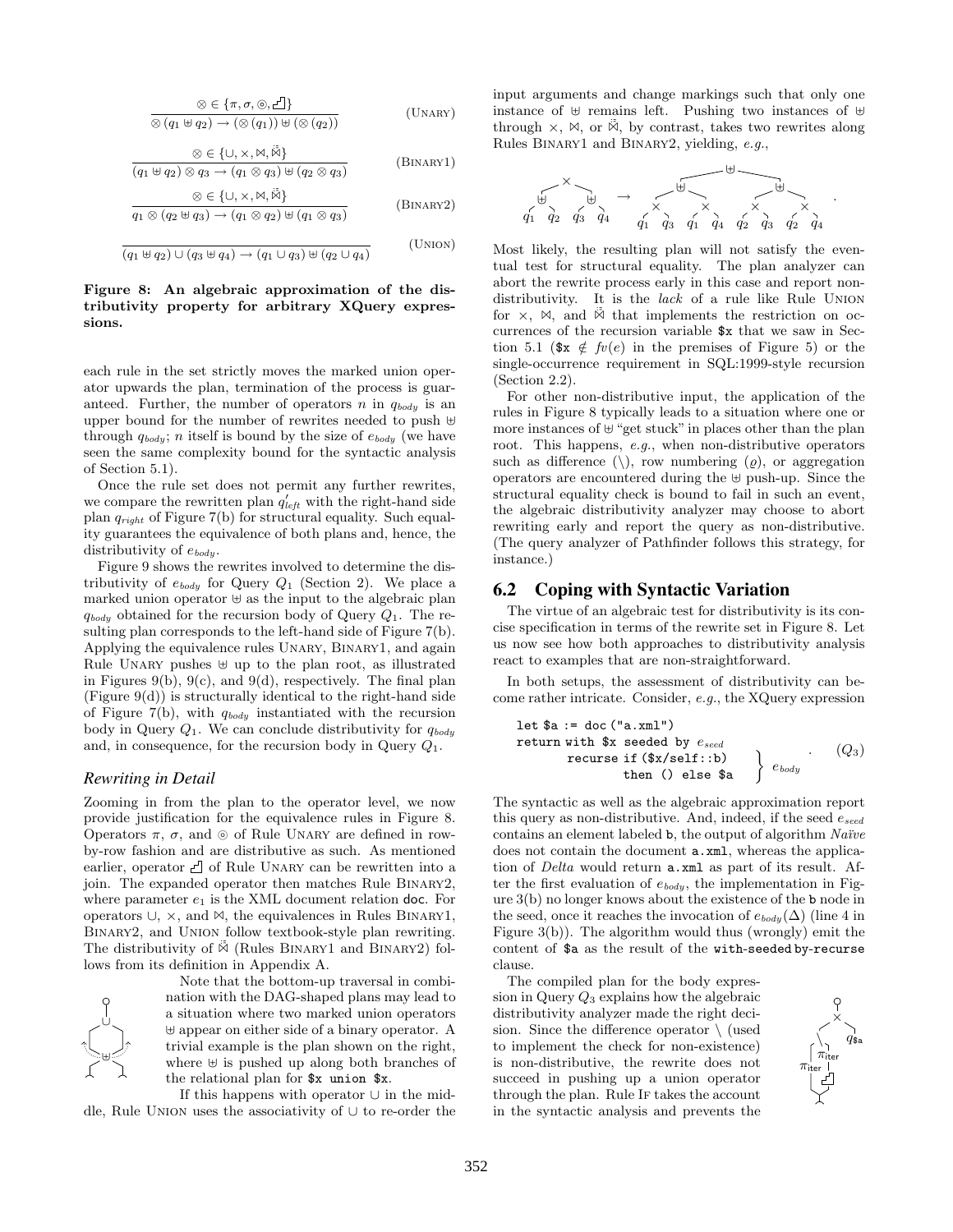

Figure 9: Transformation of the recursion body  $e_{body}$  of Query  $Q_1$ . (Rewrites proceed from left to right.)

appearance of the seed variable in an if-then-else condition.

Now consider a variant of Query  $Q_3$  that instantiates the recursion body  $e_{body}$  with

$$
e'_{body} = \text{if } (\$x/self::b) \text{ then } \$a \text{ else } () .
$$

(Note the swapped roles of the then and else branches.) This subtle change made  $e'_{body}$  a distributive expression and, hence, algorithm *Delta* a valid means to evaluate the query. Both algorithms now return the document node bound to \$a only if a b element can be found among the nodes in  $e_{seed}$ .<sup>7</sup>

The syntactic approximation of Figure 5 concludes that the new recursion body will not be distributive-safe either, since variable \$a still occurs in the clause's condition. This situation may easily be remedied by extending the rule set



of Figure 5 (though we omit details here). It is interesting to see, however, how an algebraic analyzer handles the asymmetry of the then/else branches in XQuery's conditional expressions. The compiled plan for the rewritten recursion body now looks like the one shown here. It is easy to see that the "push-up" of the relational union will

succeed straightforwardly. The structural equality test will then return a positive answer to the distributivity safety of  $e'_{body}$ .

Algebraic distributivity assessment plays its full trump, however, if it is paired with algebraic instruments that help further abstraction from syntactical equivalences. The query compiler of Pathfinder, e.g., will discover the equivalence of

#### if (empty (\$x/self::b)) then () else \$a

and expression  $e'_{body}$  above and produce identical plan DAGs for both expressions. The distributivity safety then becomes easy to detect by the algebraic checker. Detecting such interplay between the if, then, and else clauses of an XQuery conditional might remain a challenge, however, for an analysis based on syntax only.

# 7. QUERYING WITH DISTRIBUTIVITY SAFETY BELT ON

Recasting a recursive XQuery query as an inflationary fixed point computation imposes restrictions. Such recasting, however, also puts the query processor into control since the applicability of a promising optimization, trading Naïve for Delta, becomes effectively decidable. This section provides the evidence that significant gains can indeed be realized, much like in the relational domain.

To quantify the impact, we implemented the two fixed point operator variants  $\mu$  and  $\mu^{\Delta}$  (Section 6.1) in Mon $etDB/XQuery 0.22$  [7], an efficient and scalable XQuery processor that consequently implements the Relational XQuery approach (Section 6). Its algebraic compiler front-end Pathfinder has been enhanced  $(i)$  to process the syntactic form with-seeded by-recurse, and  $(ii)$  to implement the algebraic distributivity check. All queries in this section were recognized as being distributive by Pathfinder. To demonstrate that any XQuery processor can benefit from optimized fixed point evaluation in the presence of distributivity, we also performed the transition from Naïve to Delta on the XQuery source level and let Saxon-SA 8.9 [22] process the resulting user-defined recursive queries (cf. Figures 2 and 4). All experiments were conducted on a Linux-based host (64 bit), with two 3.2 GHz Intel Xeon® CPUs, 8 GB of primary and 280 GB SCSI disk-based secondary memory.

Table 2 summarizes our observations for four query types, chosen to inspect the systems' behavior for growing input XML instance sizes and varying result sizes at each recursion level (the maximum recursion depth ranged from 5 to 33).

#### 7.1 XMark Bidder Network

To assess scalability, we computed a bidder network recursively connecting the sellers and bidders of auctions (Figure 10)—over XMark [27] XML data of increasing size (from scale factor 0.01, small, to 0.33, huge). If Delta is used to compute the inflationary fixed point of this network, MonetDB/XQuery  $(2.1 \text{ to } 3.4 \text{ times faster})$  as well as Saxon (1.2 to 2.7 times faster) benefit significantly. Most importantly, note that the number of nodes in the network grows quadratically with the input document size. Algorithm Delta feeds significantly less nodes back in each re-

 $^{7}e'_{body}$  is set-equivalent to the query for \$y in \$x/self::b return \$a.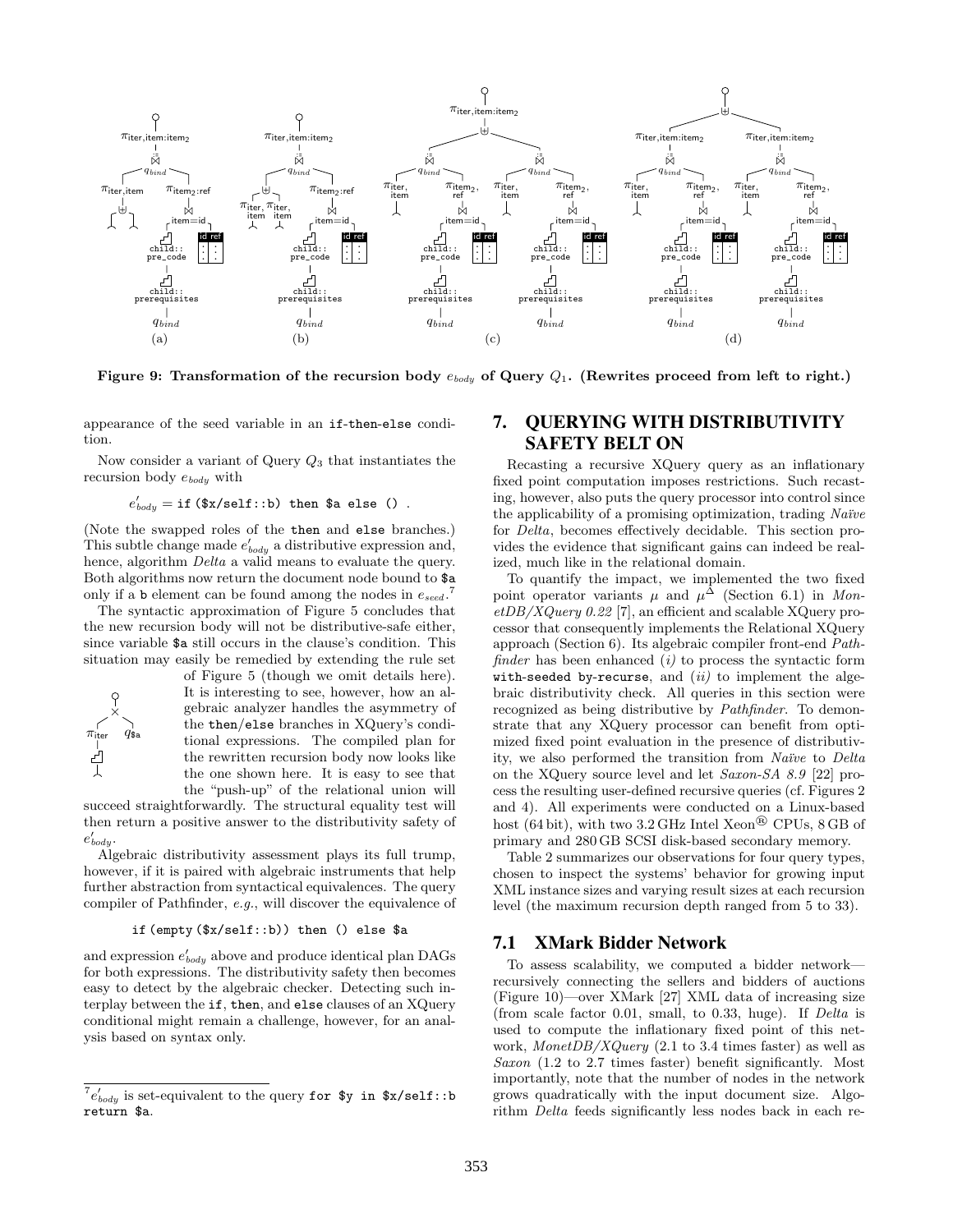| Query                   | Monet DB/XQuery  |                  | $Saxon-SA$ 8.9      |            | Total $\#$ of Nodes<br>Fed Back |           | Recursion<br>Depth |
|-------------------------|------------------|------------------|---------------------|------------|---------------------------------|-----------|--------------------|
|                         | Naïve            | Delta            | Naïve               | Delta      | Naïve                           | Delta     |                    |
| Bidder network (small)  | $404$ ms         | $190 \text{ ms}$ | $2.307$ ms          | $1.872$ ms | 40.254                          | 9.319     | 10                 |
| Bidder network (medium) | $5.144$ ms       | $2,135$ ms       | $15.027 \text{ ms}$ | $7.284$ ms | 683.225                         | 122,532   | 16                 |
| Bidder network (large)  | $40,498$ ms      | $14.351$ ms      | 123,316 ms          | 52.436 ms  | 5,694,390                       | 961,356   | 15                 |
| Bidder network (huge)   | 1,344,806 ms     | 389,946 ms       | $1,959,749$ ms      | 723,600 ms | 87,528,919                      | 9,799,342 | 24                 |
| Romeo and Juliet        | $1.332$ ms       | $458$ ms         | $1.150 \text{ ms}$  | $818$ ms   | 37,841                          | 5.638     | 33                 |
| Curriculum (medium)     | $200 \text{ ms}$ | $145 \text{ ms}$ | $1.308$ ms          | $1.040$ ms | 12.301                          | 3.044     | 18                 |
| Curriculum (large)      | $1,509$ ms       | $687$ ms         | $3,485$ ms          | $2.176$ ms | 127.992                         | 19,780    | 35                 |
| Hospital (medium)       | $695$ ms         | $469$ ms         | $1.301$ ms          | $1.290$ ms | 99.381                          | 50,000    | 5                  |

Table 2: Naïve vs. Delta: Comparison of query evaluation times and total number of nodes fed back.

let \$lengths := for \$speech in doc ("r\_and\_j.xml")//SPEECH

let \$rec := with \$x seeded by (\$speech/preceding-sibling::SPEECH[1], \$speech) (: pair of speakers :)

recurse \$x/following-sibling::SPEECH[1][SPEAKER = preceding-sibling::SPEECH[2]/SPEAKER]

return count (\$rec)

return max (\$lengths)

Figure 11: Romeo and Juliet dialogs query.

```
declare variable $doc := doc ("auction.xml");
```

```
declare function bidder ($in as node()*) as node()*
{ let $b := $doc//open_auction
                   [seller/@person = $in/@id]
                /bidder/personref
  return $doc//people/person[@id = $b/@person]
};
for $p in $doc//people/person
```

```
return <person>
         { $p/@id }
         { data ((with $x seeded by $p
                    recurse bidder ($x))/@id) }
        \langle/nerson\rangle
```
Figure 10: XMark bidder network query.

cursion level which positively impacts the complexity of the value-based join inside recursion payload bidder  $(\cdot)$ : for the huge network, Delta exactly feeds those 10 million nodes into bidder  $\left(\cdot\right)$  that make up the result—*Naïve* repeatedly revisits intermediate results and processes 9 times as many nodes.

### 7.2 Romeo and Juliet Dialogs

Far less nodes are processed by a recursive expression that queries XML markup of Shakespeare's Romeo and Juliet<sup>8</sup> to determine the maximum length of any uninterrupted dialog (see Figure 11). Seeded with SPEECH element nodes, each level of the recursion expands the currently considered dialog sequences by a single SPEECH node given that the associated SPEAKERs are found to alternate (horizontal structural recursion along the following-sibling axis). Although the recursion is shallow (depth 6 on average), Table 2 shows how both, MonetDB/XQuery and Saxon, completed evaluation up to 3 times faster because the query had been specified in a distributive fashion.

# 7.3 Transitive Closures

Two more queries, taken directly from related work [25,

10], compute transitive closure problems (we generated the data instances with the help of ToXgene [5]). The first query implements a consistency check over the curriculum data (cf. Figure 1) and finds courses that are among their own prerequisites (Rule 5 in the Curriculum Case Study in Appendix B of [25]). Much like for the bidder network query, the larger the query input (medium instance: 800 courses, large: 4,000 courses), the better  $MonetDB/XQuery$  as well as Saxon exploited Delta.

The last query in the experiment explores 50,000 hospital patient records to investigate a hereditary disease [10]. In this case, the recursion follows the hierarchical structure of the XML input (from patient to parents), recursing into subtrees of a maximum depth of 5. Again, *Delta* makes a notable difference even for this computationally rather "light" query.

We believe that this renders this particular controlled form of XQuery recursion and its associated distributivity notion attractive, even for processors that do not implement a dedicated fixed point operator (like Saxon).

# 8. MORE RELATED WORK

Bringing adequate support for recursion to XQuery is a core research matter on various levels of the language. While the efficient evaluation of the recursive XPath axes  $(e.g.,)$ descendant or ancestor) is well understood by now [3, 18], the optimization of recursive user-defined functions has been found to be tractable only in the presence of restrictions: [26, 14] propose exhaustive inlining of functions but require that functions are structurally recursive (use axes child and descendant to navigate into subtrees only) over acyclic schemata to guarantee that inlining terminates. Note that, beyond inlining, this type of recursion does not come packaged with an effective optimization hook comparable to what the inflationary fixed point offers.

The distinguished use case for inflationary fixed point computation is transitive closure. This is also reflected by the advent of XPath dialects like Regular XPath [29] and the inclusion of a dedicated dyn:closure (·) construct in the EXSLT function library [9]. We have seen applications

 $8$ http://www.ibiblio.org/xml/examples/shakespeare/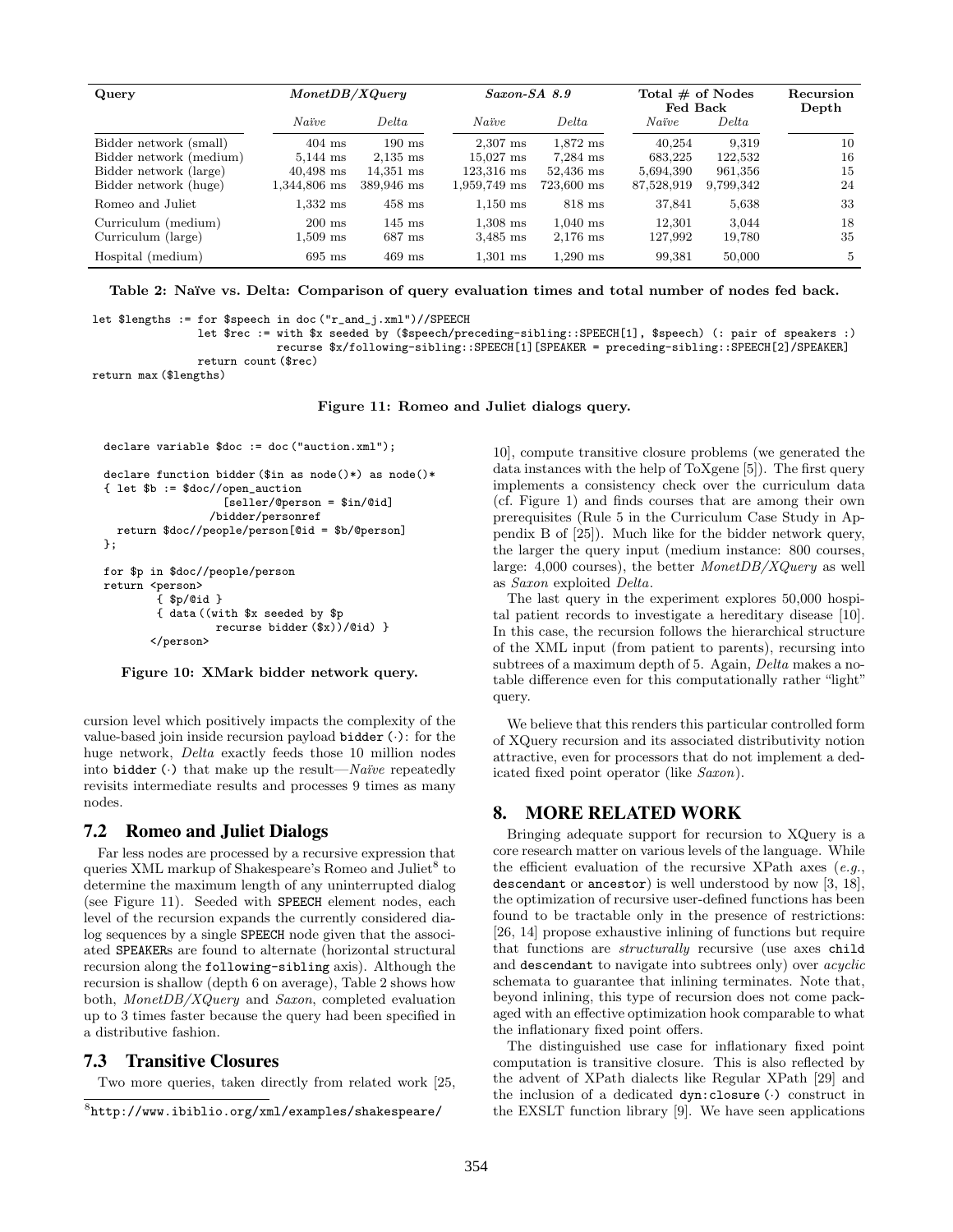in Section 7 [25, 10] and recent work on data integration and XML views adds to this [11].

In the domain of relational query languages, Naïve is the most widely described algorithmic account of the inflationary fixed point operator [4]. Its optimized Delta variant, in focus since the 1980's, has been coined delta iteration [19],  $semi\text{-}na\text{i}ve [4]$ , or *wavefront* [20] strategy in earlier work. Since our work rests on the adaption of these original ideas to the XQuery Data Model and language, the large "relational body" of work in this area should be directly transferable, even more so in the Relational XQuery context.

The adoption of inflationary fixed point semantics by Datalog and SQL:1999 with its WITH RECURSIVE clause (Section 2) led to investigations of the applicability of Delta for these recursive relational query languages. For stratified Datalog programs [1], Delta is applicable in all cases: positive Datalog maps onto the distributive operators of relational algebra  $(\pi, \sigma, \mathbb{M}, \cup, \cap)$  while stratification yields partial applications of the difference operator  $x \setminus R$  in which R is fixed  $(f(x) = x \setminus R$  is distributive).

SQL:1999, on the other hand, imposes rigid *syntactical* restrictions [24] on the iterative fullselect (recursion body) inside WITH RECURSIVE that make Delta applicable: grouping, ordering, usage of column functions (aggregates), and nested subqueries are ruled out, as are repeated references to the virtual table computed by the recursion. Replacing this coarse syntactic check by an algebraic distributivity assessment (Section 6) would render a larger class of queries admissible for efficient fixed point computation.

#### 9. WRAP-UP

This paper may be read in two ways:

 $(i)$  As a proposal to add an inflationary fixed point construct, along the lines of with-seeded by-recurse, to XQuery (this topic has actually been discussed by the W3C XQuery working group in the very early XQuery days of 2001<sup>9</sup> but then dismissed because the group aimed for a first-order language design at that time).

 $(ii)$  As a guideline for query authors as well XQuery processor designers to check for and then exploit distributivity during the evaluation of recursive queries.

We have seen how such distributivity checks can be used to safely unlock the optimization potential, namely algorithm Delta, that comes tightly coupled with the inflationary fixed point semantics. MonetDB/XQuery implements this distributivity check on the algebraic level and significantly benefits whenever the *Delta*-based operator  $\mu^{\Delta}$  may be used for fixpoint computation. Even if the approach is realized on the coarser syntactic level on top of an existing XQuery processor, feeding back less nodes in each recursion level yields substantial performance improvements.

Remember that the distributivity notion suggests a divideand-conquer evaluation strategy in which parts of a computation may be performed independently (before a merge step forms the final result). Beyond recursion, this may lead to improved XQuery compilation strategies for back-ends that can exploit such independence, e.g, set-oriented relational query processors (cf. loop-lifting [16]) as well as parallel or distributed execution platforms.

Acknowledgments. We thank Massimo Franceschet for input in early stages of this work. Loredana Afanasiev is supported by the Netherlands Organization for Scientific Research (NWO), Grant 017.001.190. Jan Rittinger is supported by the German Research Foundation (DFG), Grant GR 2036/2-1.

# 10. REFERENCES

- [1] Serge Abiteboul, Richard Hull, and Victor Vianu. Foundations of Databases. Addison Wesley, 1995.
- [2] Loredana Afanasiev. Distributivity for XQuery Expressions. Technical report, University of Amsterdam, 2007.
- [3] Shurug Al-Khalifa, H. V. Jagadish, Jignesh M. Patel, Yuqing Wu, Nick Koudas, and Divesh Srivastava. Structural Joins: A Primitive for Efficient XML Query Pattern Matching. In Proc. ICDE, 2002.
- [4] Francois Bancilhon and Raghu Ramakrishnan. An Amateur's Introduction to Recursive Query Processing Strategies. In Proc. SIGMOD, 1986.
- [5] Denilson Barbosa, Alberto Mendelzon, John Keenleyside, and Kelly Lyons. ToXgene: A template-based Data Generator for XML. In Proc. SIGMOD, 2002.
- [6] Scott Boag, Don Chamberlin, Mary F. Fernández, Daniela Florescu, Jonathan Robie, and Jérôme Siméon. XQuery 1.0: An XML query language. W3C Recommendation, 2007.
- [7] Peter Boncz, Torsten Grust, Maurice van Keulen, Stefan Manegold, Jan Rittinger, and Jens Teubner. MonetDB/XQuery: A Fast XQuery Processor Powered by a Relational Engine. In Proc. SIGMOD, 2006.
- [8] Denise Draper, Peter Fankhauser, Mary F. Fernández, Ashok Malhotra, Kristoffer Rose, Michael Rys, Jérôme Siméon, and Philip Wadler. XQuery 1.0 and XPath 2.0 Formal Semantics. W3C Recommendation, 2007.
- [9] EXSLT: A Community Initiative to Provide Extensions to XSLT.
- [10] Wenfei Fan, Floris Geerts, Xibei Jia, and Anastasios Kementsietsidis. SMOQE: A System for Providing Secure Access to XML. In Proc. VLDB, 2006.
- [11] Wenfei Fan, Floris Geerts, Xibei Jia, and Anastasios Kementsietsidis. Rewriting Regular XPath Queries on XML Views. In Proc. ICDE, 2007.
- [12] César A. Galindo-Legaria and Milind M. Joshi. Orthogonal Optimization of Subqueries and Aggregation. In Proc. SIGMOD, 2001.
- [13] Georg Gottlob and Christoph Koch. Monadic Queries over Tree-Structured Data. In Logic in Computer Science, pages 189–202, Los Alamitos, CA, USA, July22–25 2002. IEEE Computer Society.
- [14] Maxim Grinev and Dmitry Lizorkin. XQuery Function Inlining for Optimizing XQuery Queries. In Proc. ADBIS, 2004.
- [15] Torsten Grust, Jan Rittinger, and Jens Teubner. eXrQuy: Order Indifference in XQuery. In Proc. ICDE, 2007.
- [16] Torsten Grust, Sherif Sakr, and Jens Teubner. XQuery on SQL Hosts. In Proc. VLDB, 2004.
- [17] Torsten Grust and Jens Teubner. Relational Algebra: Mother Tongue—XQuery: Fluent. In Twente Data Management Workshop (TDM), 2004.

 $^9$ http://www.w3.org/TR/2001/

WD-query-semantics-20010607/ (Issue 0008).